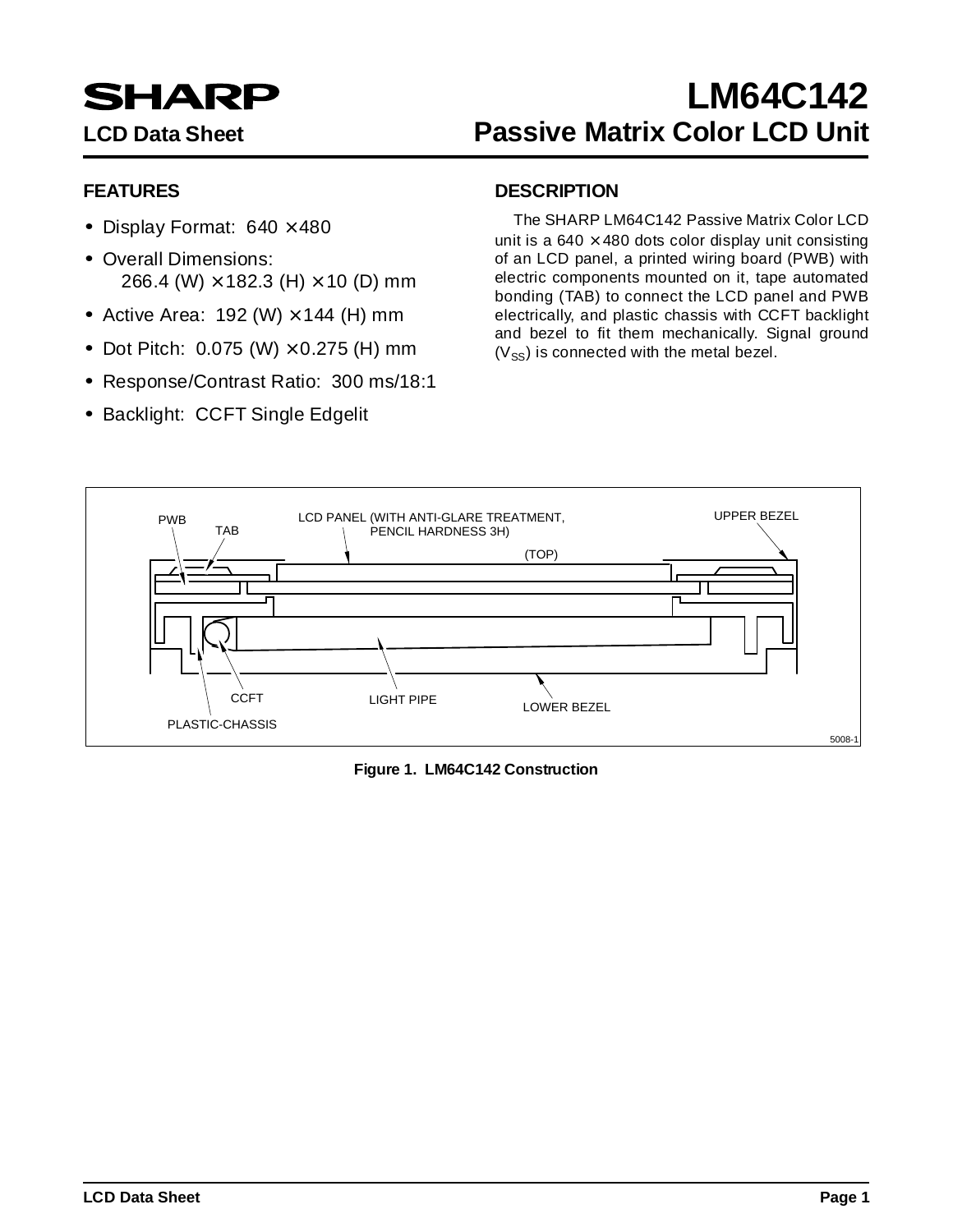

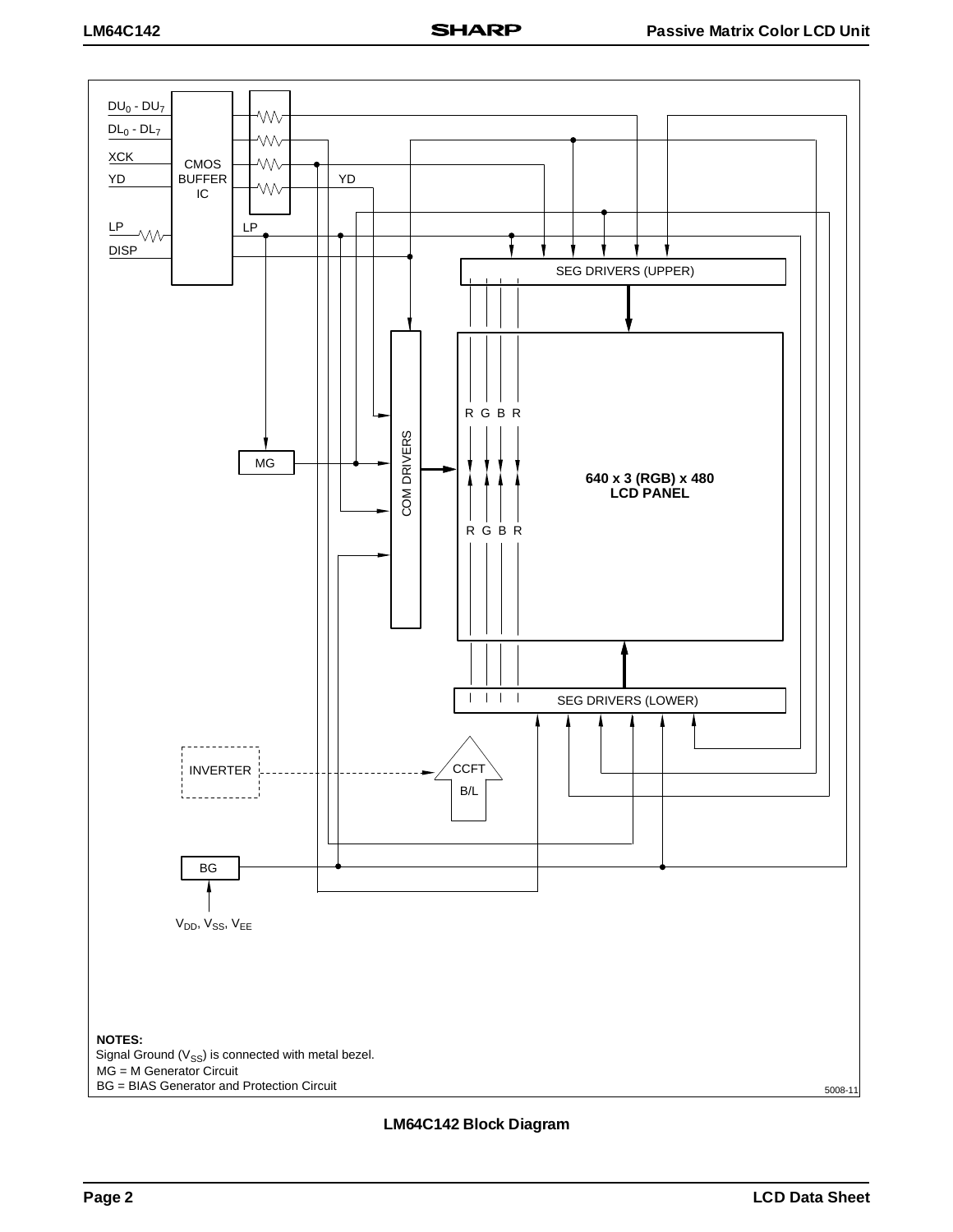#### **MECHANICAL SPECIFICATIONS**

| <b>PARAMETER</b>          | <b>SPECIFICATIONS</b>                              | <b>UNIT</b> | <b>NOTE</b> |
|---------------------------|----------------------------------------------------|-------------|-------------|
| <b>Outline Dimensions</b> | 266.4 (W) $\times$ 182.3 (H) $\times$ 10.0 max (D) | mm          |             |
| Active Area               | 191.975 (W) $\times$ 143.975 (H)                   | mm          |             |
| Viewing Area              | 195.0 (W) $\times$ 147.0 (H)                       | mm          |             |
| <b>Display Format</b>     | 640 (W) $\times$ 480 (H) Full Dots                 |             |             |
| Dot Size                  | $0.075 \times \text{RGB}$ (W) $\times$ 0.275 (H)   | mm          |             |
| Dot Spacing               | 0.025                                              | mm          |             |
| <b>Base Color</b>         | <b>Normally Black</b>                              |             | 1, 2        |
| Weight                    | Approximately 540                                  | g           |             |

**NOTES:**

1. Due to the characteristics of the LC material, the colors vary with environmental temperature.

2. Negative-type display Display data 'H': Dots ON: Transmission Display data 'L': Dots OFF: Light isolation

#### ABSOLUTE MAXIMUM RATINGS (t<sub>A</sub> = 25°C)

| <b>SYMBOL</b>     | <b>PARAMETER</b>           | MIN. | MAX. | <b>UNIT</b> |
|-------------------|----------------------------|------|------|-------------|
| $V_{DD} - V_{SS}$ | Supply Voltage (Logic)     |      | 6.0  |             |
| $V_{FF} - V_{SS}$ | Supply Voltage (LCD drive) |      | 45.0 |             |
| V <sub>IN</sub>   | Input Voltage              |      | Vnn  |             |

#### **ENVIRONMENTAL CONDITIONS**

| <b>ITEM</b>         | <b>TSTG</b>     |                 | <b>TOPR</b>            |      | <b>CONDITION</b>         | <b>NOTE</b> |                                        |  |
|---------------------|-----------------|-----------------|------------------------|------|--------------------------|-------------|----------------------------------------|--|
|                     | MIN.            | MAX.            | MIN.                   | MAX. |                          |             |                                        |  |
| Ambient Temperature | $-25^{\circ}$ C | $+60^{\circ}$ C | $0^{\circ}$ C<br>+40°C |      | Note 4                   |             |                                        |  |
| Humidity            |                 |                 |                        |      | No condensation          |             |                                        |  |
| Vibration           |                 |                 |                        |      | Three Directions (X/Y/Z) |             |                                        |  |
| Shock               |                 |                 |                        |      |                          |             | Six Directions ( $\pm X \pm Y \pm Z$ ) |  |

**NOTES:**

1. Do not subject the LCD Unit to temperatures out of this specification.

2.  $t_A \leq 40^{\circ}$ C, 95% RH maximum.

 $ta > 40^{\circ}$ C, Absolute humidity shall be less than  $ta = 40^{\circ}$ C/95% RH.

3. Two hours for each direction of X/Y/Z (six hours total).

| Frequency       | 10 Hz to 57 Hz                    | 57 Hz to 500 Hz |  |  |
|-----------------|-----------------------------------|-----------------|--|--|
| Vibration Level |                                   | 9.8 $m/s^2$     |  |  |
| Vibration Width | $0.075$ mm                        |                 |  |  |
| Interval        | 10 Hz to 500 Hz to 10 Hz/11.0 min |                 |  |  |

4. Acceleration: 490 m/s<sup>2</sup> Pulse width: 11 ms

Three times for each direction of  $\pm X \pm Y \pm Z$ .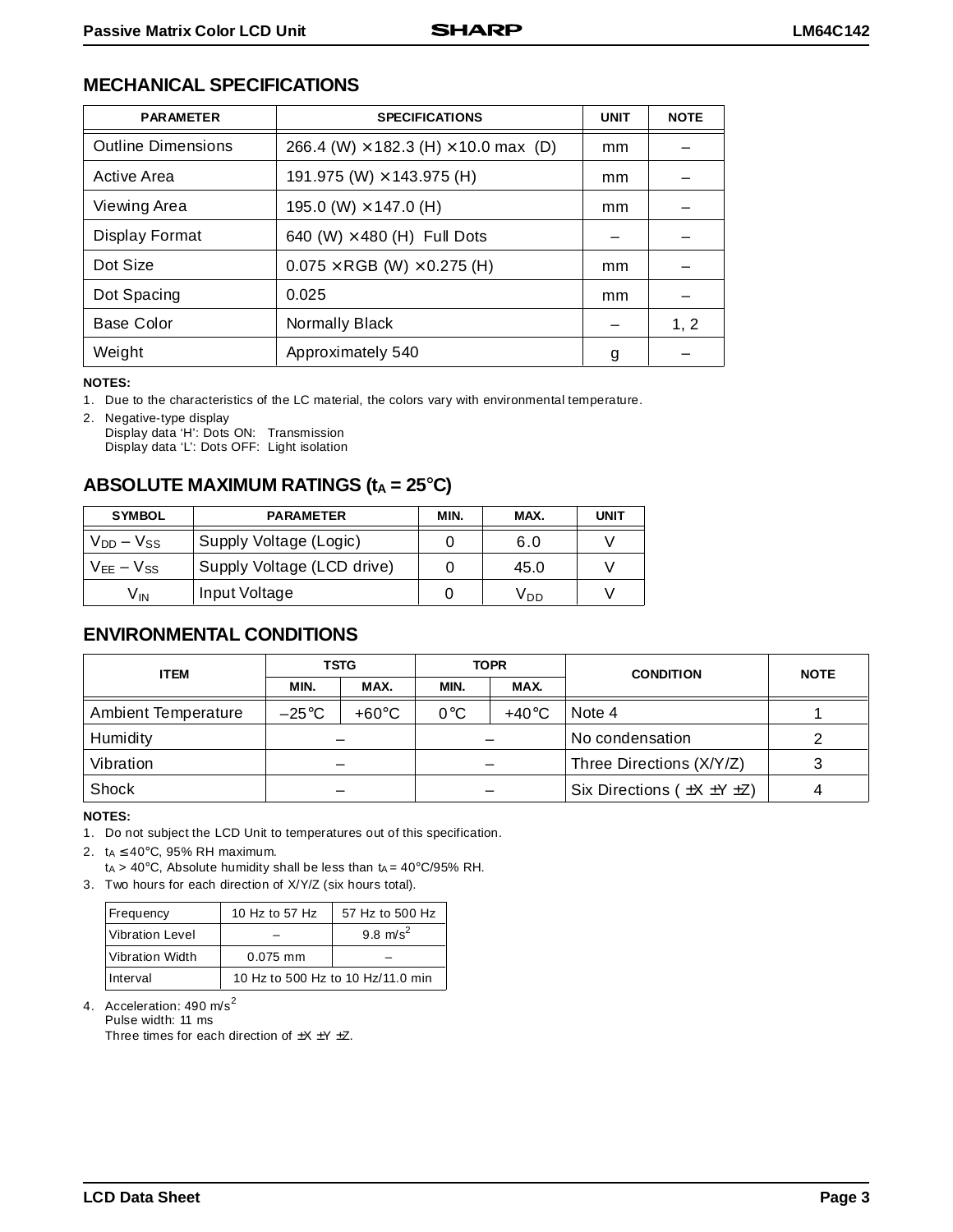#### **ELECTRICAL CHARACTERISTICS (** $t_A = 25^\circ$ **C,**  $V_{DD} = 5$  **V**  $\pm$ **5%)**

| <b>SYMBOL</b>     | <b>PARAMETER</b>           | MIN.   | TYP.  | MAX.     | <b>UNIT</b> | <b>NOTE</b>  |
|-------------------|----------------------------|--------|-------|----------|-------------|--------------|
| $V_{DD} - V_{SS}$ | Supply Voltage (Logic)     | 4.75   | 5.0   | 5.25     | V           |              |
| $V_{EE} - V_{SS}$ | Supply Voltage (LCD Drive) | 23.0   | 26.9  | 32.6     | V           | 1, 2         |
|                   | Input Signal Voltage       | 2.0    |       | $V_{DD}$ | V           | 'H' Level, 5 |
| $V_{IN}$          |                            | 0      |       | 0.8      | V           | 'L' Level, 5 |
| $I_{IL}$          | Input Leakage Current      |        |       | 1.0      | μA          | 'H' Level    |
|                   |                            | $-1.0$ |       |          | μA          | 'L' Level    |
| סםי               | Supply Current (Logic)     |        | 21.9  | 32.9     | mA          | 3, 4         |
| I <sub>EE</sub>   | Supply Current (LCD Drive) |        | 15.6  | 24.5     | mA          | 3, 4         |
| $P_D$             | <b>Power Consumption</b>   |        | 529.2 | 960.7    | mW          | 3, 4         |

#### **NOTES:**

1. The viewing angle θ at which the optimum contrast is obtained by adjusting V<sub>EE</sub> - V<sub>SS</sub>. Refer to Figure 6 for the definition of θ.

2. Maximum and minimum values are specified as the maximum and minimum voltage within the condition of the operational temperature range (0 - 40°C). Typical values are specified as the typical voltage at 25°C.

3. Display High Frequency Pattern:  $V_{DD} = 5.0 \text{ V}$ ,  $V_{EE} - V_{SS} = 26.9 \text{ V}$ , Frame frequency = 73 HZ Pattern Display = 4-bit checker.

4. This value is direct current.

5. TTL Level.



**Figure 2. Display High Frequency Pattern**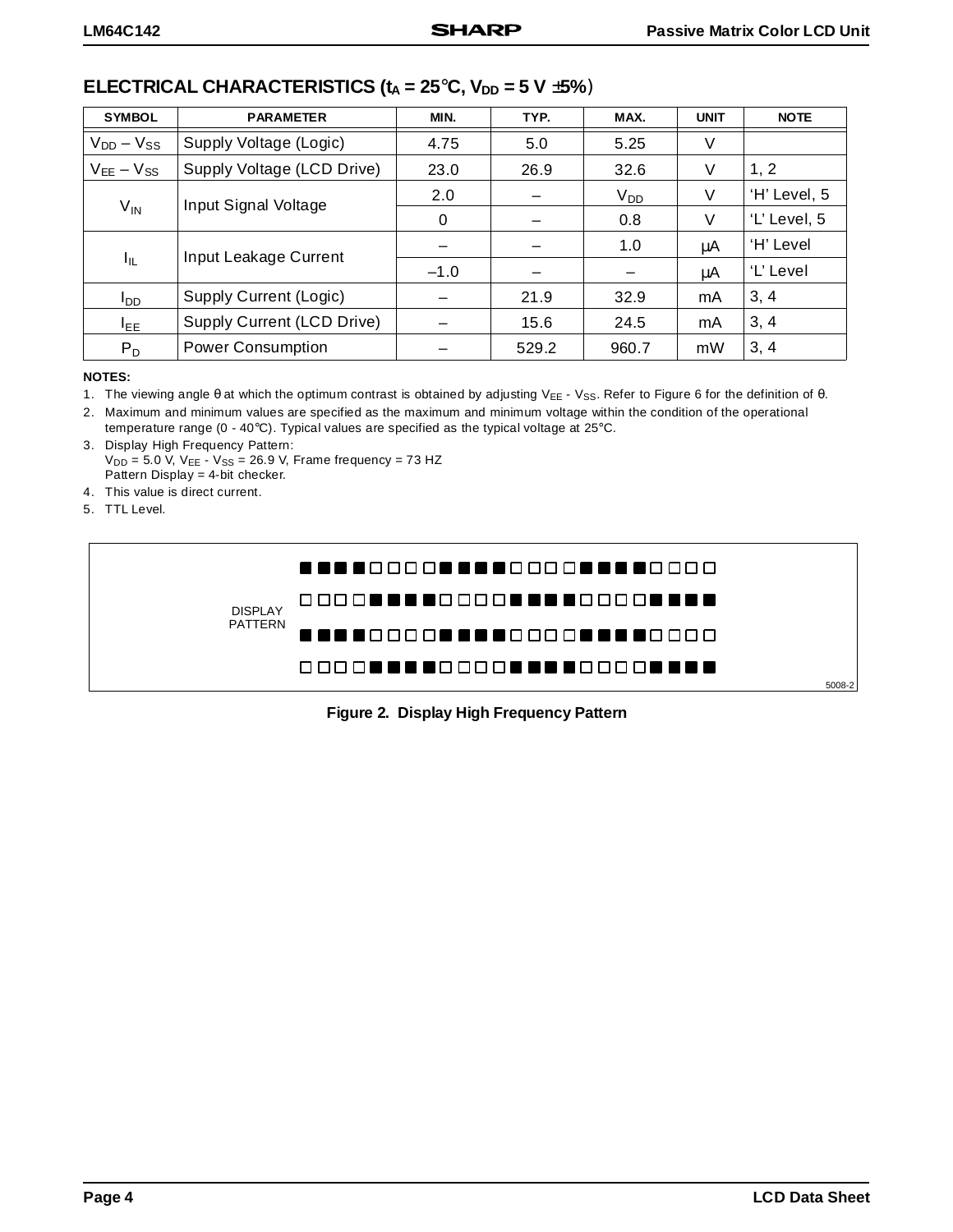#### **INTERFACE SIGNALS**

#### **LCD: CN1 1**

| <b>PIN</b><br><b>NUMBER</b> | <b>SYMBOL</b>          | <b>PARAMETER</b>                      | <b>LEVEL</b>         |
|-----------------------------|------------------------|---------------------------------------|----------------------|
|                             | YD                     | Scan Start-up Signal                  | Н                    |
| 2                           | LP.                    | Input Data Latch Signal               | $H \rightarrow L$    |
| 3                           | <b>XCK</b>             | Data Input Clock Signal               | $H \rightarrow L$    |
| 4                           | <b>DISP</b>            | Display Control Signal                | $H (ON)$ , L (OFF)   |
| 5                           | <b>V</b> <sub>DD</sub> | Power Supply For Logic and LCD (+5 V) |                      |
| 6                           | $V_{SS}$               | <b>Ground Potential</b>               |                      |
| $\overline{7}$              | $V_{EE}$               | Power Supply for LCD (+)              |                      |
| 8                           | $DU_0$                 |                                       |                      |
| 9                           | DU <sub>1</sub>        |                                       |                      |
| 10                          | DU <sub>2</sub>        |                                       |                      |
| 11                          | DU <sub>3</sub>        | Display Data Signal (Upper)           | $H (ON)$ , $L (OFF)$ |
| 12                          | DU <sub>4</sub>        |                                       |                      |
| 13                          | DU <sub>5</sub>        |                                       |                      |
| 14                          | $DU_6$                 |                                       |                      |
| 15                          | DU <sub>7</sub>        |                                       |                      |

#### **LCD: CN2**

| <b>PIN</b><br><b>NUMBER</b> | <b>SYMBOL</b>   | <b>PARAMETER</b>            | <b>LEVEL</b>       |
|-----------------------------|-----------------|-----------------------------|--------------------|
| 16                          | $V_{SS}$        | <b>Ground Potential</b>     |                    |
| 17                          | DL <sub>0</sub> |                             |                    |
| 18                          | DL <sub>1</sub> |                             |                    |
| 19                          | DL <sub>2</sub> |                             |                    |
| 20                          | DL <sub>3</sub> | Display Data Signal (Lower) | $H (ON)$ , L (OFF) |
| 21                          | DL <sub>4</sub> |                             |                    |
| 22                          | DL <sub>5</sub> |                             |                    |
| 23                          | DL <sub>6</sub> |                             |                    |
| 24                          | DL <sub>7</sub> |                             |                    |
| 25                          | Vss             | <b>Ground Potential</b>     |                    |

**NOTES:**

1. Used connector: DF13A-15P-1.25H (21), DF13A-10P-1, 25H (21) (HIROSE). Mating connector: DF13-15S-1.25C, DF13-10S-1.25C (HIROSE).

#### **CCFT 1**

| <b>PIN</b><br><b>NUMBER</b> | <b>SYMBOL</b> | <b>PARAMETER</b>                  | <b>LEVEL</b> |
|-----------------------------|---------------|-----------------------------------|--------------|
|                             | HV            | High Voltage Line (From Inverter) |              |
| 2                           | NC.           |                                   |              |
|                             | GND           | Ground Line (From Inverter)       |              |

#### **NOTES:**

1. Used Connector: BHR-03VS-1 (JST)

Mating Connector: SM03 (4.0) B-BHS or SM02 (8.0) B-BHS (JST)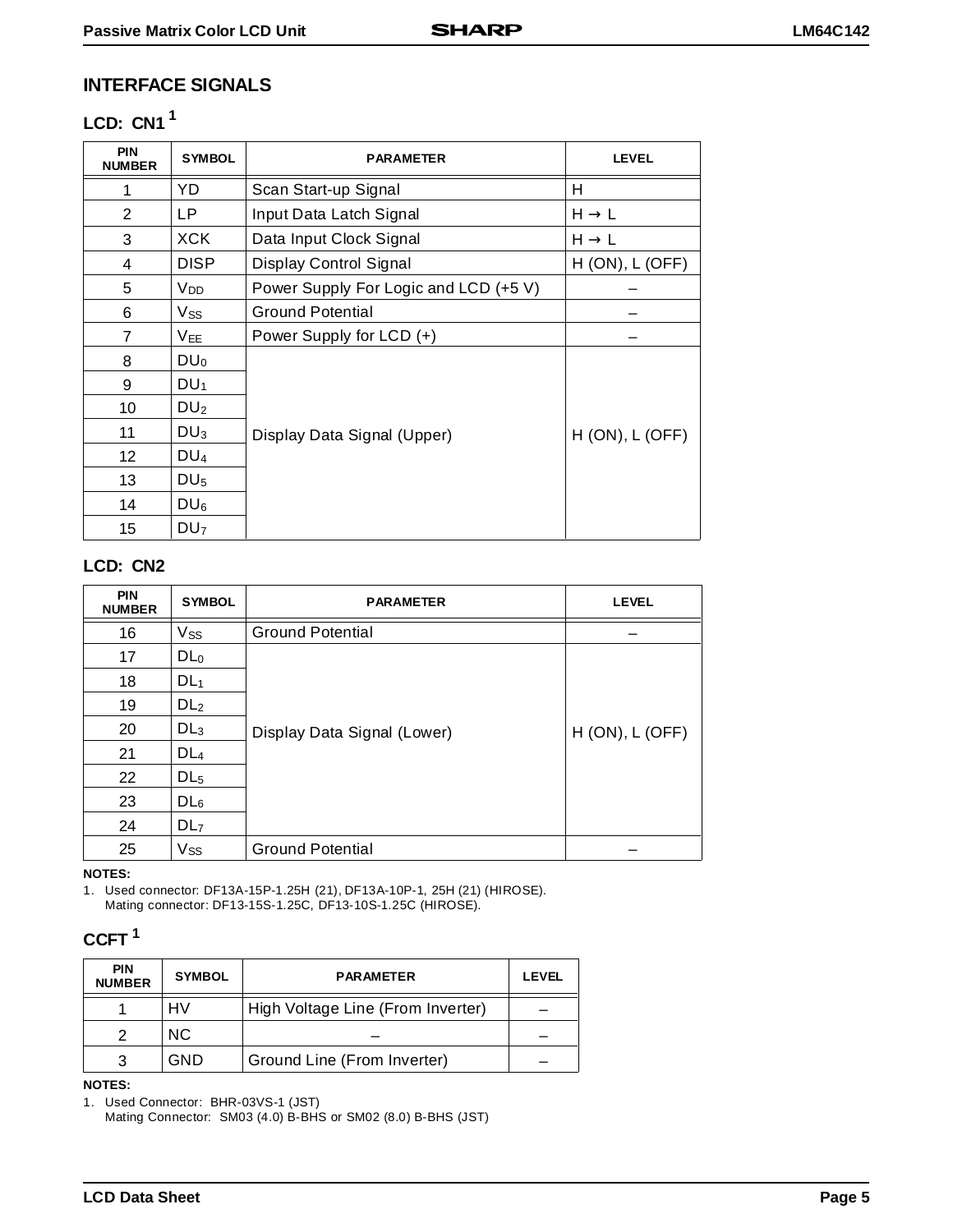

**Figure 3. Dot Chart of Display Area**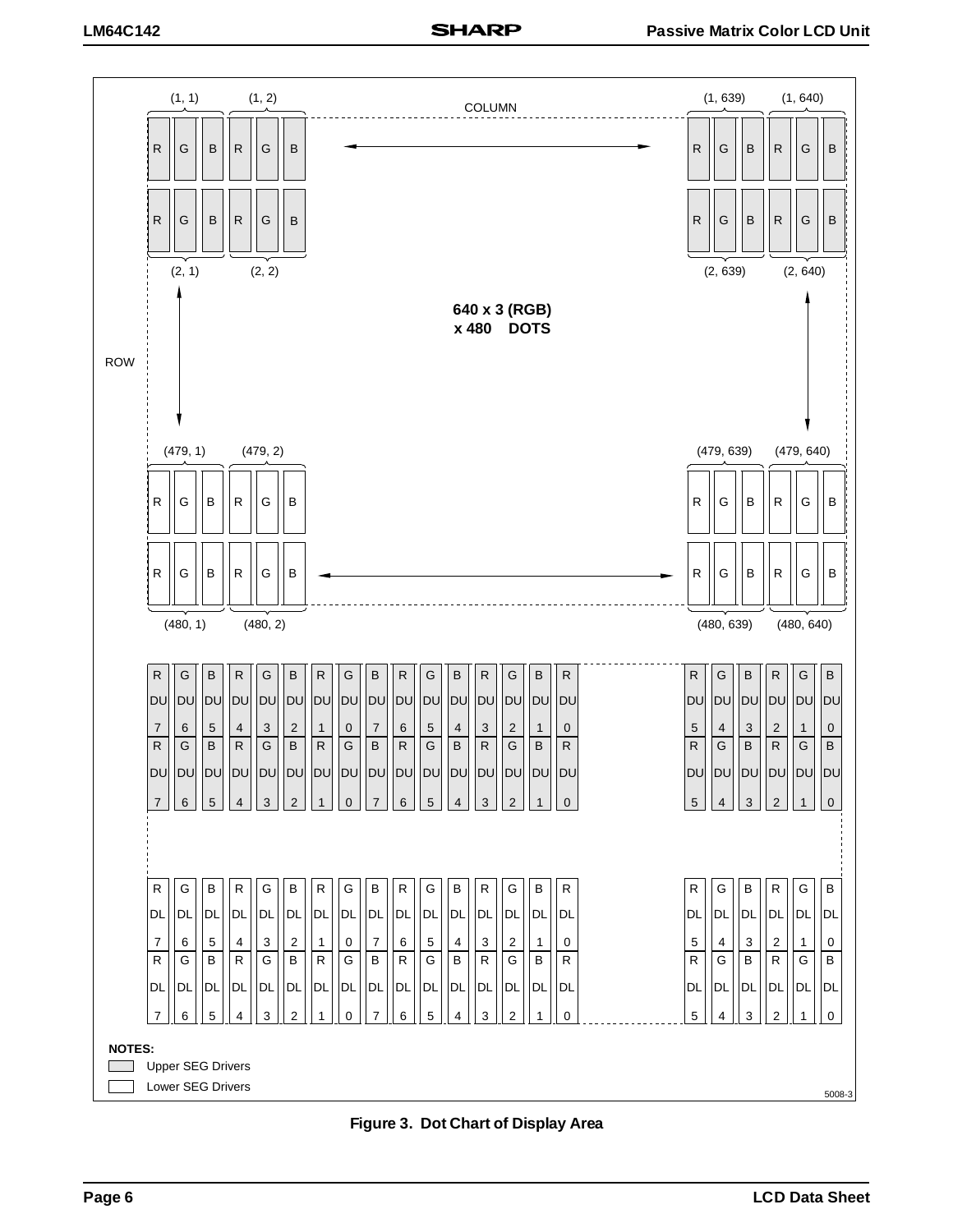

**Figure 4. Data Input Timing**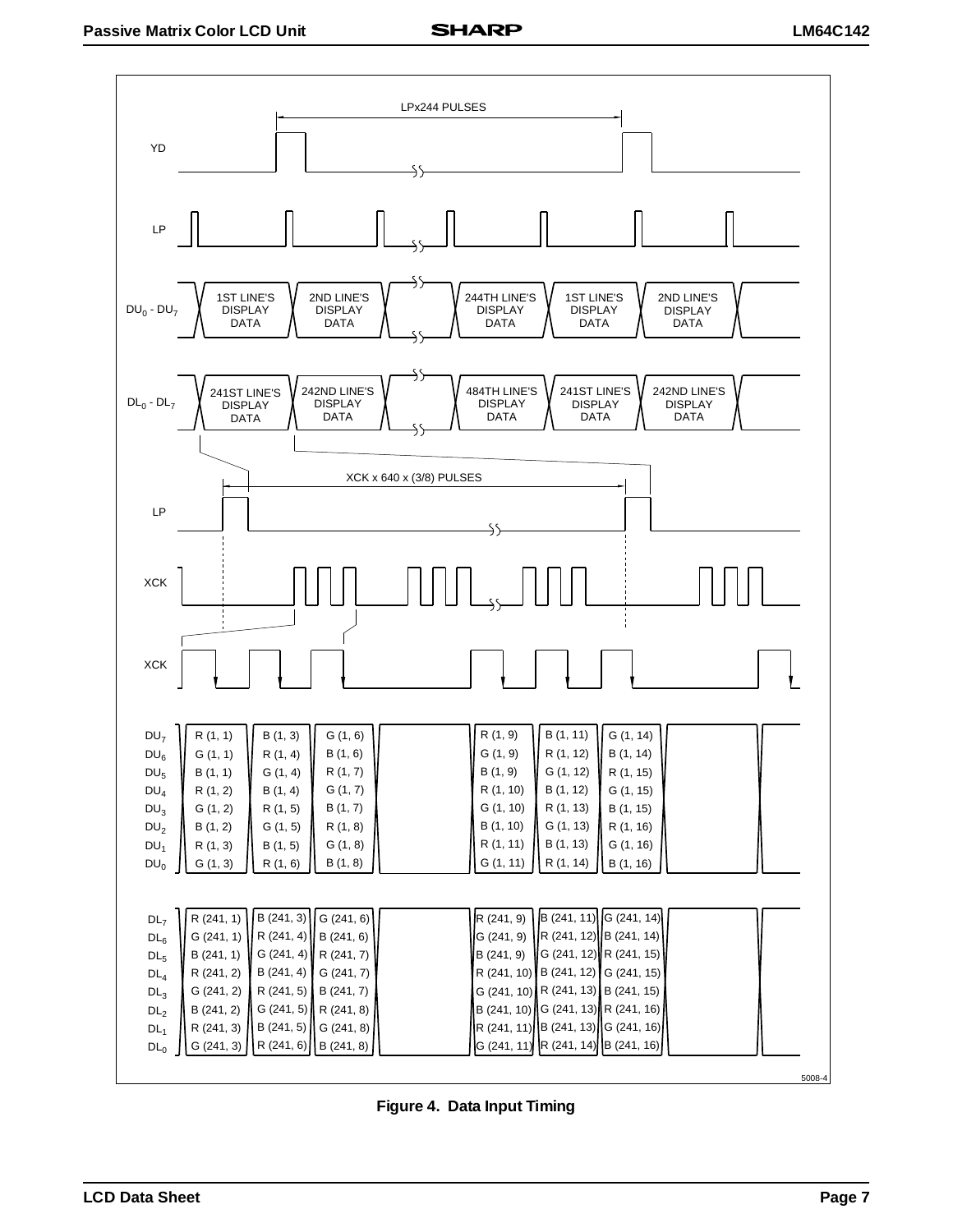| <b>SYMBOL</b>           | <b>PARAMETER</b>                                   | MIN. | TYP. | MAX.  | <b>UNITS</b> | <b>NOTE</b> |
|-------------------------|----------------------------------------------------|------|------|-------|--------------|-------------|
| <b>t</b> <sub>FRM</sub> | Frame Cycle                                        | 8.33 |      | 16.94 | ms           | 1           |
| t <sub>HYS</sub>        | YD Signal 'H' Level Set Up Time                    | 100  |      |       | ns           |             |
| t <sub>HYH</sub>        | YD Signal 'H' Level Hold Time                      | 100  |      |       | ns           |             |
| <b>t</b> LYS            | YD Signal 'L' Level Set Up Time                    | 100  |      |       | ns           |             |
| t <sub>LYH</sub>        | YD Signal 'L' Level Hold Time                      | 40   |      |       | ns           |             |
| t <sub>WLPH</sub>       | LP Signal 'H' Level Pulse Time                     | 200  |      |       | ns           |             |
| tck                     | <b>XCK Signal Clock Cycle</b>                      | 82   |      |       | ns           |             |
| t <sub>wckH</sub>       | XCK Signal 'H' Level Clock Width                   | 30   |      |       | ns           |             |
| t <sub>wckL</sub>       | XCK Signal 'L' Level Clock Width                   | 30   |      |       | ns           |             |
| t <sub>DS</sub>         | Data Set Up Time                                   | 30   |      |       | ns           |             |
| t <sub>DH</sub>         | Data Hold Time                                     | 30   |      |       | ns           |             |
| t∟s                     | LP $\uparrow$ Allowance Time From XCK $\downarrow$ | 200  |      |       | ns           |             |
| t <sub>LH</sub>         | XCK $\uparrow$ Allowance Time From LP $\downarrow$ | 200  |      |       | ns           |             |
| $t_R$ , $t_F$           | Input Signal Rise/Fall Time                        |      |      | 13    | ns           |             |

#### **INTERFACE TIMING RATINGS**

**NOTE:** 

1. LCD unit functions at the minimum frame cycle of 8.33 ms (Maximum frame frequency of 120 Hz). Due to the characteristics of LCD unit, 'shadowing' becomes more eminent as frame frequency goes up, while flicker is reduced. According to our experiments, frame cycle of 12.8 ms minimum or frame frequency of 78 Hz maximum demonstrates optimum display quality in terms of flicker and 'shadowing.' Since judgment of display quality is subjective and display quality such as 'shadowing' is pattern dependent, decide frame cycle or frame frequency, to which power consumption of the LCD unit is proportional, based on thorough testing on the LCD unit with every possible pattern displayed on it.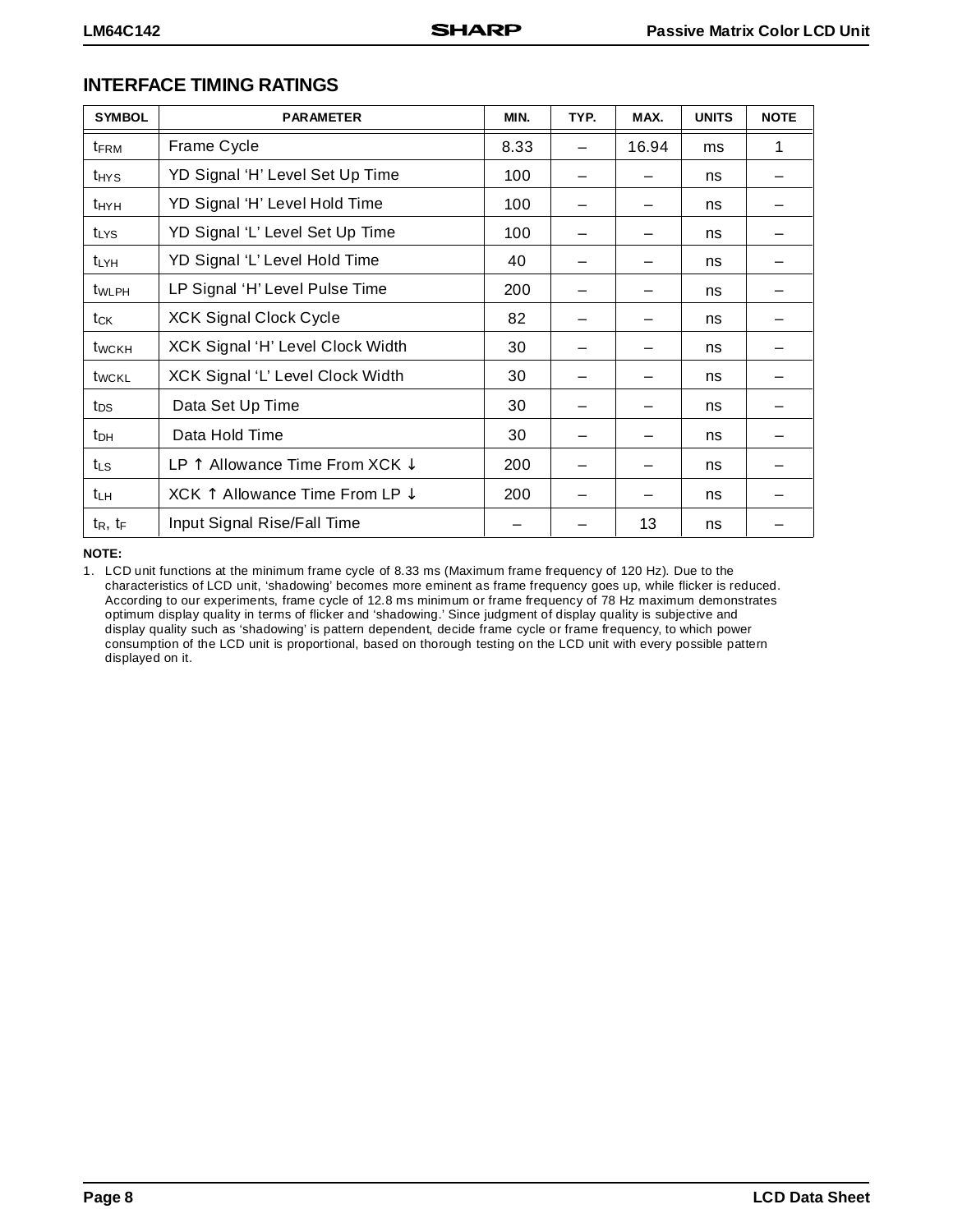

**Figure 5. Interface Timing Chart**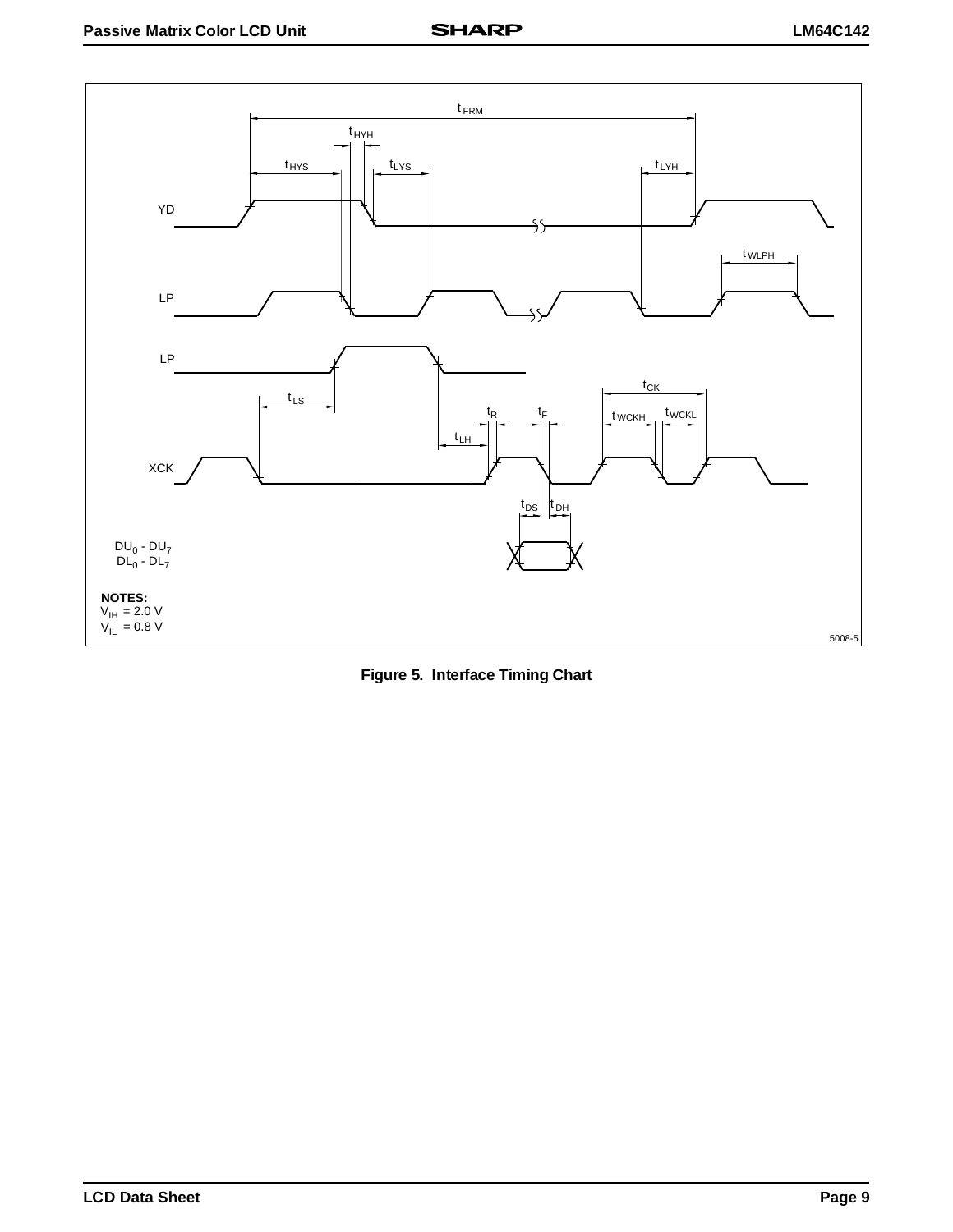#### **UNIT DRIVING METHOD**

#### **Circuit Driving Method**

Figure 2 shows the block diagram of the unit's circuitry.

#### **Display Face Configuration**

The display consists of  $640 \times 3$  (RGB)  $\times$  480 dots. There is a single panel with single drive driven at 1/244 duty ratio.

#### **Input Data and Control Signal**

The LCD driver is 160 bits LSI, consisting of shift registers, latch circuits, and LCD driver circuits. Input data for each row (640  $\times$  3 RGB) are sequentially transferred in the form of 8-bit parallel data through shift registers from the top left of the display face together with the Clock Signal (XCK).

When input of one row (640  $\times$  3 RGB dots) is completed, the data are latched in the form of parallel data corresponding to the signal electrodes by the falling edge of the Latch Signal (LP). Then the corresponding drive signals are transmitted to the  $640 \times 3$ lines of column electrodes of the LCD panel by the LCD drive circuits.

At this time, scan start-up signal (YD) is transferred from the scan signal driver to the first row of scan electrodes, and the contents of the data signals are displayed on the first rows of the display face according to the combinations of voltages applied to the scan and signal electrodes of the LCD. While the first rows of data for 640  $\times$  3 dots are being displayed, the second rows of data are entered. When  $640 \times 3$  dots of data have been transferred, they are latched on the falling edge of LP, switching the display to the second row.

Such data input is repeated up to the 244th row of each display segment, from upper to lower rows, to complete one frame of display by time-sharing method.

Simultaneously, the same scanning sequence occurs at the lower panel. The input then proceeds to the next display frame.

YD generates scan signal to drive horizontal electrodes.

Since DC voltage, if applied to LCD panel, causes chemical reaction which deteriorates the LCD panel, drive waveform is inverted at every display frame to prevent the generation of such DC voltage. Control Signal M plays such a role.

Because of the characteristics of the CMOS driver LSI, the power consumption of the unit goes up with the clock frequency XCK. To minimize data transfer speed of XCK clock, the driver LSI applies the system of transferring 8-bits parallel data through the eight lines of shift registers. This system minimizes power consumption of the display unit.

In this circuit configuration, 8-bit display data is input pins of  $DU_0 - DU_7$  and  $DL_0 - DL_7$ .

The LCD unit also adopts a bus line system for data input to minimize the power consumption. In this system, data input terminal of each driver LSI activates only when relevant data input is fed.

Data input for column electrodes of both upper and lower display segment and chip select of driver LSI are made as follows:

- The driver LSI at the left end of the display face is first selected, and the adjacent driver LSI of the right side is selected when 160 dots data (20 XCK) is fed. This process is sequentially continued until data is fed to the driver LSI at the right end of the display face.
- This process is immediately followed at the column driver's LSIs of both the upper and the lower display segments. Thus, data input for both the upper and the lower display segments must be fed through 8-bit bus line sequentially from the left end of the display face.

Since this graphic display unit contains no refresh RAM, it requires data and timing pulse inputs even for static display.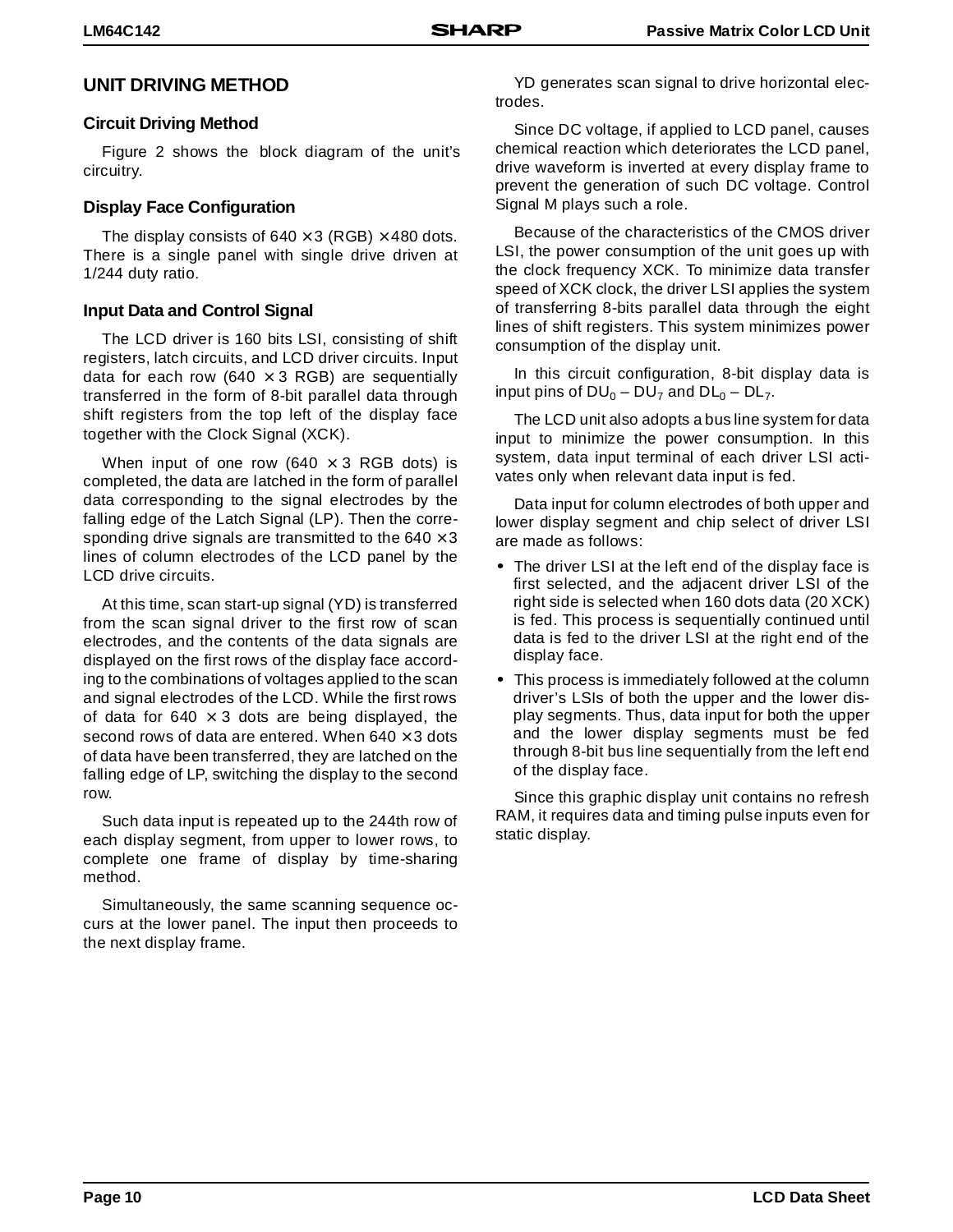#### **OPTICAL CHARACTERISTICS (** $t_A = 25^\circ$ **C,**  $V_{DD} = 5.0$  **V,**  $V_{EE} - V_{SS} = V_{MAX}$ **)**

The following specifications are based on the electrical measuring conditions, on which the contrast of perpendicular direction ( $θx = θy = 0°$ ) is maximum.

| <b>SYMBOL</b>    | <b>PARAMETER</b>          | <b>CONDITION</b>                  |                        | MIN.  | TYP.  | MAX. | <b>UNIT</b> | <b>NOTE</b>   |
|------------------|---------------------------|-----------------------------------|------------------------|-------|-------|------|-------------|---------------|
| $\theta$ x       | Viewing Angle Range       | $C_0 > 5.0$                       | $\theta y = 0^{\circ}$ | $-30$ |       | 30   | degrees     |               |
| $\theta$ y       |                           |                                   | $\theta x = 0^{\circ}$ | $-25$ |       | 15   |             |               |
| $C_0$            | <b>Contrast Ratio</b>     | $\theta x = \theta y = 0^{\circ}$ |                        | 10    | 18    |      |             | $\mathcal{P}$ |
| $t_{\mathsf{R}}$ | Response Time - Rise      | $\theta x = \theta y = 0^{\circ}$ |                        |       | 210   | 290  | ms          | 3             |
| $t_{\rm D}$      | Response Time - Decay     | $\theta x = \theta y = 0^{\circ}$ |                        |       | 90    | 110  | ms          |               |
| X                | Unit Chromaticity - White | $\theta x = \theta y = 0^{\circ}$ |                        |       | 0.277 | -    |             |               |
| у                |                           | $\theta x = \theta y = 0^{\circ}$ |                        |       | 0.329 | -    |             |               |

**NOTES:**

- 1. The viewing angle is defined in Figure 6.
- 2. Contrast Ratio is defined as follows:

 $Co = \frac{Luminance (brightness)$  all pixels white'at V<sub>MAX</sub><br>Co =  $Luminance (brightness)$  all pixels 'dark' at V<sub>MAX</sub>

3. The response characteristics of the photodetector output are measured as shown in Figure 9, assuming that input signals are applied so as to select and deselect the dots to be measured, in the optical characteristics test method shown in Figure 10.



**Figure 6. Definition of Viewing Angle**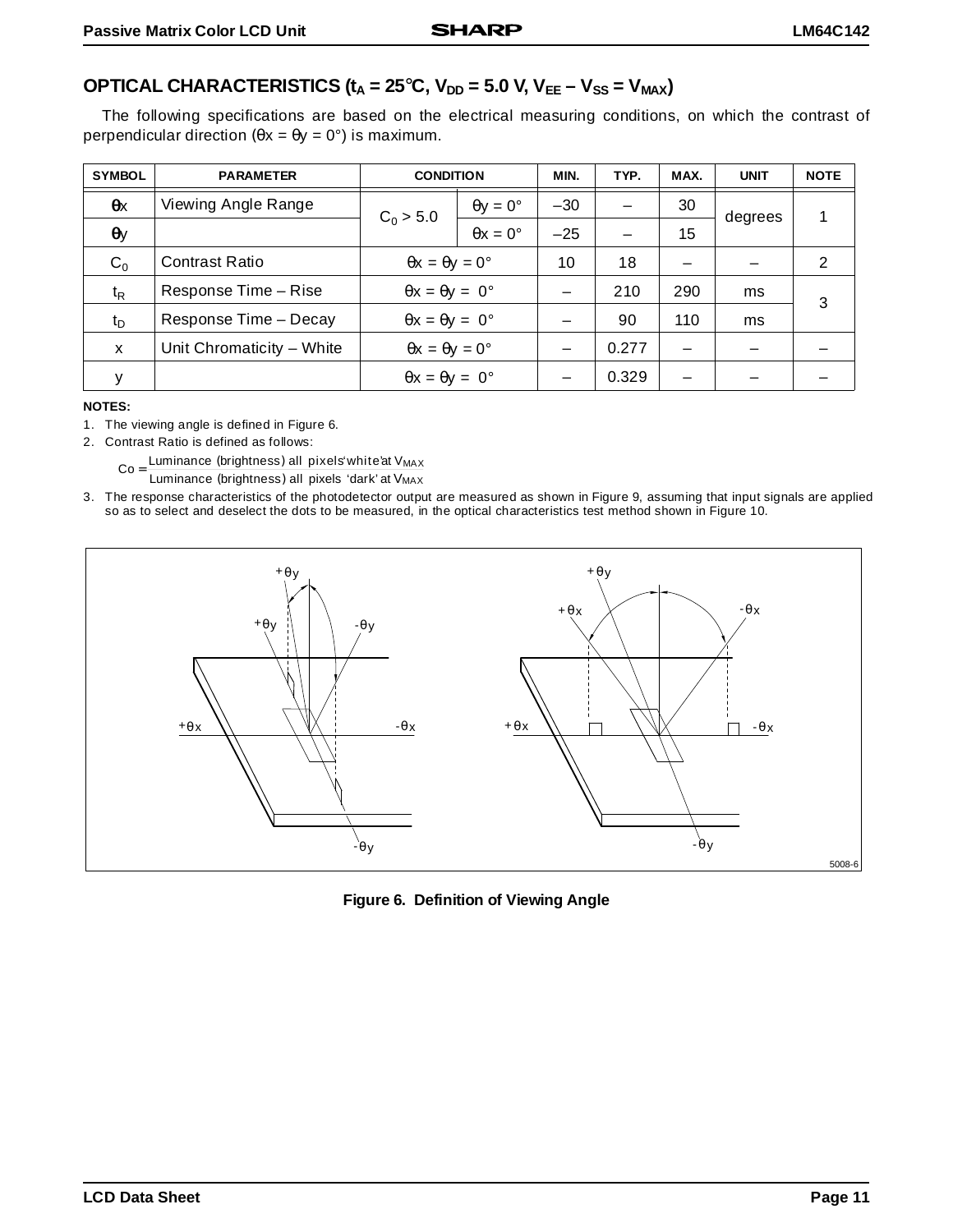





**Figure 8. Definition of V<sub>MAX</sub>**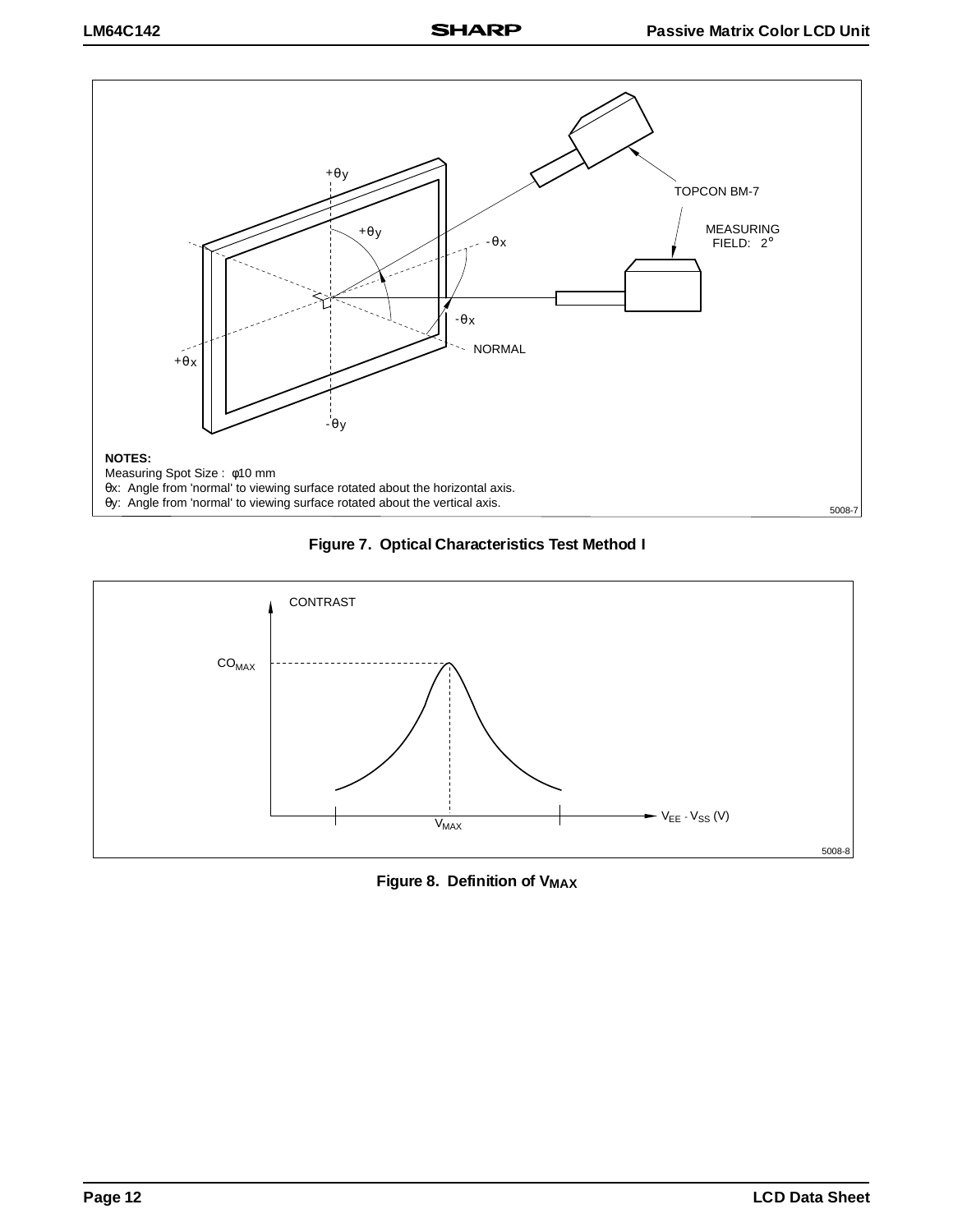

**Figure 9. Optical Characteristics Test Method II**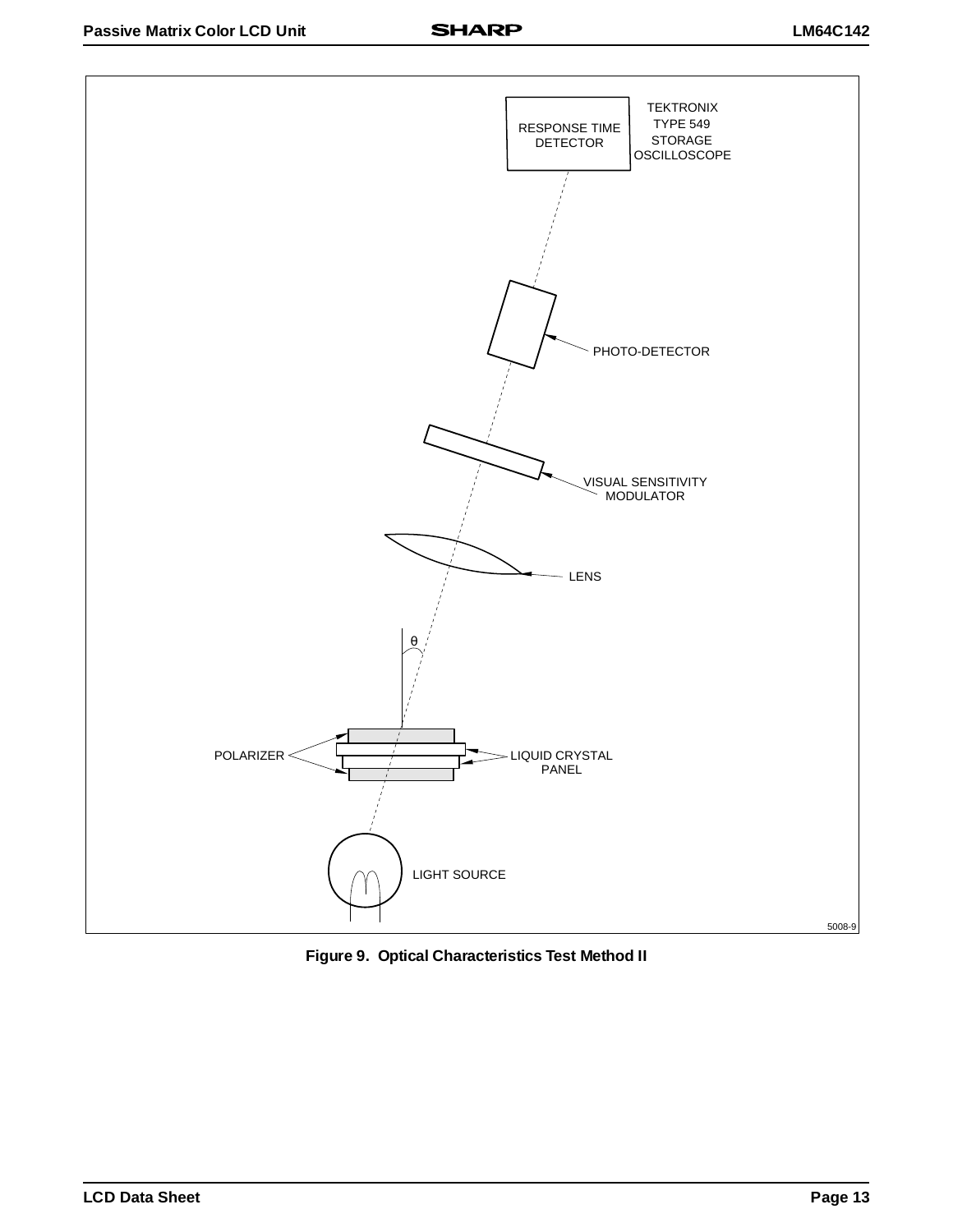

**Figure 10. Definition of Reponse Time**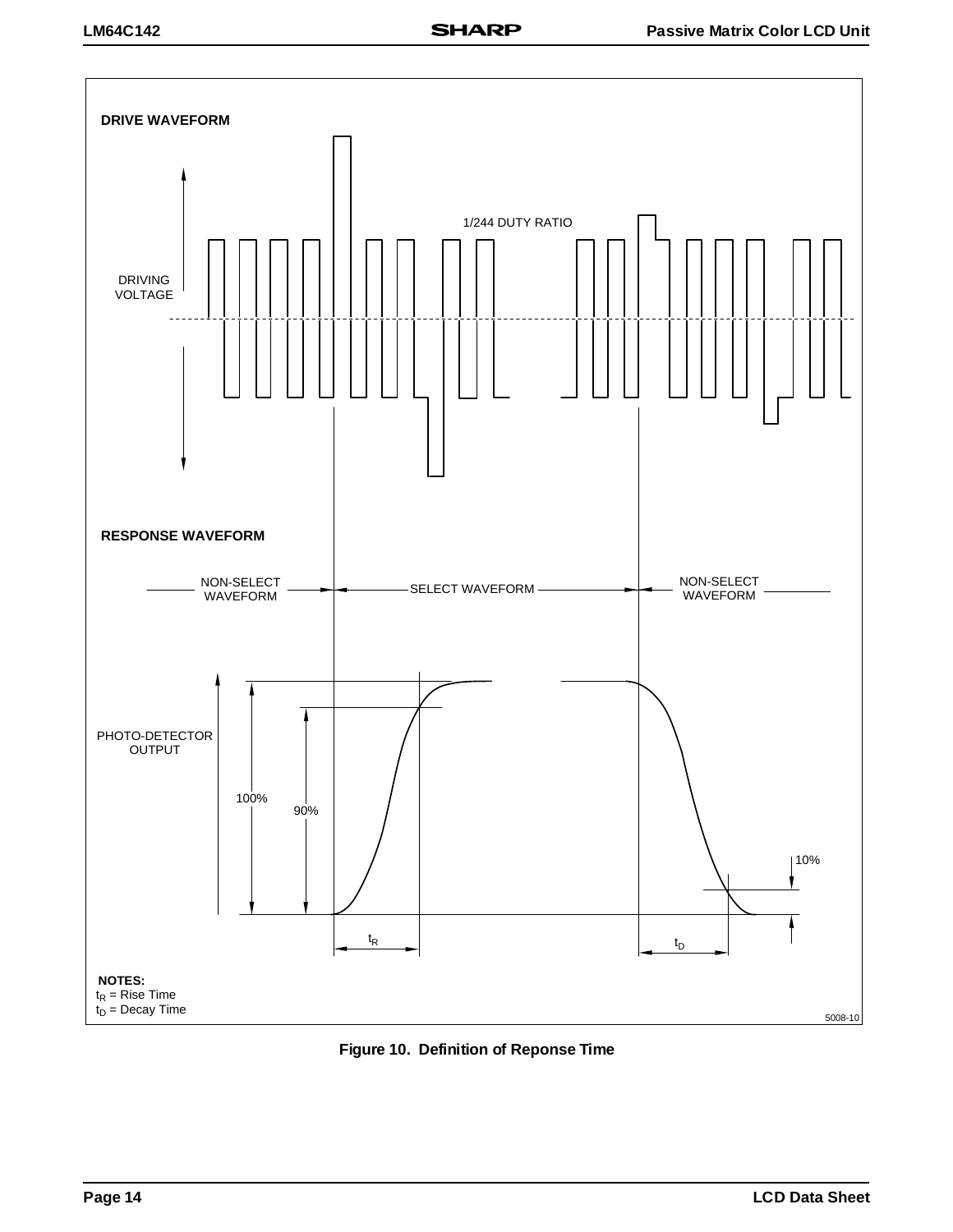#### **CHARACTERISTICS OF BACKLIGHT**

The ratings are given on condition that the following conditions are satisfied.

#### **Rating**

| <b>PARAMETER</b>  | MIN. | TYP. | MAX. | UNIT            |
|-------------------|------|------|------|-----------------|
| <b>Brightness</b> | 60   | 80   |      | $\text{cd/m}^2$ |

#### **Measurement Circuit**

CXA-M10L (TDK) (at  $IL = 6 mA<sub>RMS</sub>$ )

#### **Measurement Equipment**

BM-7 (TOPCON)

#### **Measurement Conditions**

- Measurement circuit voltage: DC = 11.0 V, at primary side.
- LCD: All digits WHITE,  $V_{DD} = 5 V$ ,  $VEE - VSS = VMAX,$  $DU<sub>0</sub> - DU<sub>7</sub> = 'H' (WHITE),$  $DL<sub>0</sub> - DL<sub>7</sub> = 'H' (WHITE)$
- Ambient temperature: 25°C. Make measurement 30 minutes after turning on the unit.

#### **Used Lamp Used (Ratings, 1pc.)1**

FC2EX59/222T3/U3 Toshiba Lighting & Technology,. Ltd.)

| <b>PARAMETER</b>                    |                                     | <b>MAXIMUM</b><br><b>ALLOWABLE</b><br><b>VALUE</b> | <b>NOTE</b> |
|-------------------------------------|-------------------------------------|----------------------------------------------------|-------------|
| Circuit<br>Voltage (VS)             | 1,200 V <sub>RMS</sub><br>(minimum) |                                                    | 4           |
| Discharging<br>Tube Current (IL)    | 6 mA<br>(typical)                   | $6.5 \text{ mA}_{RMS}$                             | 2           |
| Power<br>Consumption (P)            | 2.5 W                               |                                                    | 3           |
| Discharging<br>Tube<br>Voltage (VL) | 450 $\pm$ 25 $VRMS$                 | 475 $VRMS$                                         |             |
| Brightness (B)                      | 30,000 $cd/m2$<br>(typical)         |                                                    |             |

#### **NOTES:**

- 1. Within no conductor closed (CCFT only).
- 2. It is recommended that IL be not more than 6 mARMS so that heat radiation of CCFT backlight least affects the display quality.
- 3. Power consumption excluded inverter loss.
- 4. The circuit voltage (VS) of the inverter should be designed to have some margin (reference value: 1,500 VRMS minimum), since VS may be increased due to leak current in case of the LCD unit.

#### **Operating Life**

The operating lifetime is 10,000 hours or more at 6 mA. (Operating life with CXA-M10L or equivalent).

The inverter should meet the following conditions:

- Sine, symmetric wave form without spike in positive and negative.
- Output frequency is from 25 kHz to 45 kHz.

Allow sufficient burn-in time before executing the operating conditions.

The operating lifetime is defined as having ended when any of the following conditions occur (25 $\pm$ 1 $\degree$ C):

- When the voltage required for initial discharge has reached 1,320 VRMS or when it has reached 12.0 VDC when used as an inverter.
- When the illuminence or quantity of light has decreased to 60% of the initial value.

**NOTE:** Ratings are defined as the average brightness inside the viewing area specified in Figure 11.



**Figure 11. Measuring Points (1 - 5)**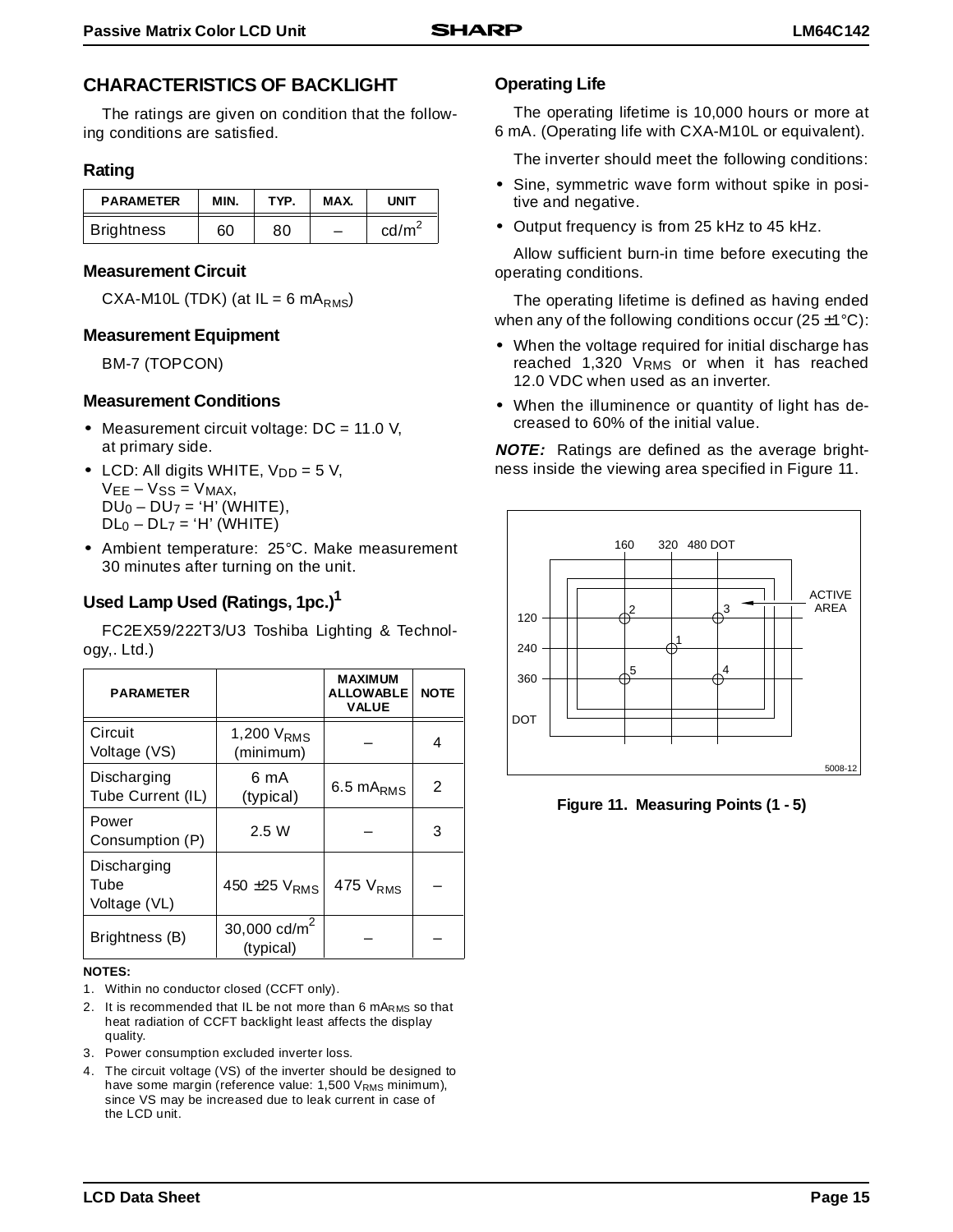### **PRECAUTIONS**

- Industrial (Mechanical) design of the product in which this LCD unit is incorporated must be made so that the viewing angle characteristics of the LCD is optimized. This unit's viewing angle is illustrated in Figure 12 and as follows:
	- θy MIN < viewing angle < θy MAX (For the specific values of θy MIN, θy MAX, refer to the Optical Characteristics table. Consider the optimum viewing conditions according to the purpose when installing the unit.



**Figure 12. Dot Matrix LCD Viewing Angle**

This unit is installed using mounting tabs at the four corners of PCB or bezel. During installation, avoid undue stress on the unit such as twisting or bending. A transparent acrylic resin board or other type of protective panel should be attached to the front of the unit to protect the polarizer, LCD cells, etc.

• Since the front polarizer is easily damaged, use care to not scratch the face.

- If the surface of the LCD cells needs cleaning, wipe it with a soft cloth.
- Wipe liquid off immediately since it can cause color changes and staining.
- The LCD is made of glass plates. Use care when handling it to avoid breakage
- This unit contains CMOS LSIs which are sensitive to electrostatic charges. The following measures should be taken to protect the unit from electrostatic discharges:
	- Ground the metallic case of the main system (contact of the unit and main system).
	- Insulate the unit and main system by attaching insulating washers made of bakelite or nylon.
- The unit should be driven according to the specified ratings to avoid malfunction or permanent damage. DC voltage drive leads to rapid deterioration of LC, so ensure that the drive is alternating wave form by continuous application of the signal M. Avoid latchup of driver LSIs and application of DC voltage to the LCD panel by following the ON/OFF sequence shown in Figure 13.
- Since leakage current, which may be caused by routing of CCFT cables, etc., may affect brightness of the display, the inverter has to be designed taking the leakage current into consideration. Thoroughly evaluate the LCD unit/inverter built into the host equipment to ensure the specified brightness.
- Do not expose the unit to direct sunlight, strong ultraviolet light, etc., for prolonged periods.
- Store the unit at normal room temperature to prevent the LC from converting to liquid (due to excessive temperature changes).
- Do not disassemble the unit.

**WARNING**: Don't use any materials which emit gas from epoxy resin (Amines' hardener) and silicone adhesive agent (dealcohol or deoxym) to prevent polarizer color owing to gas.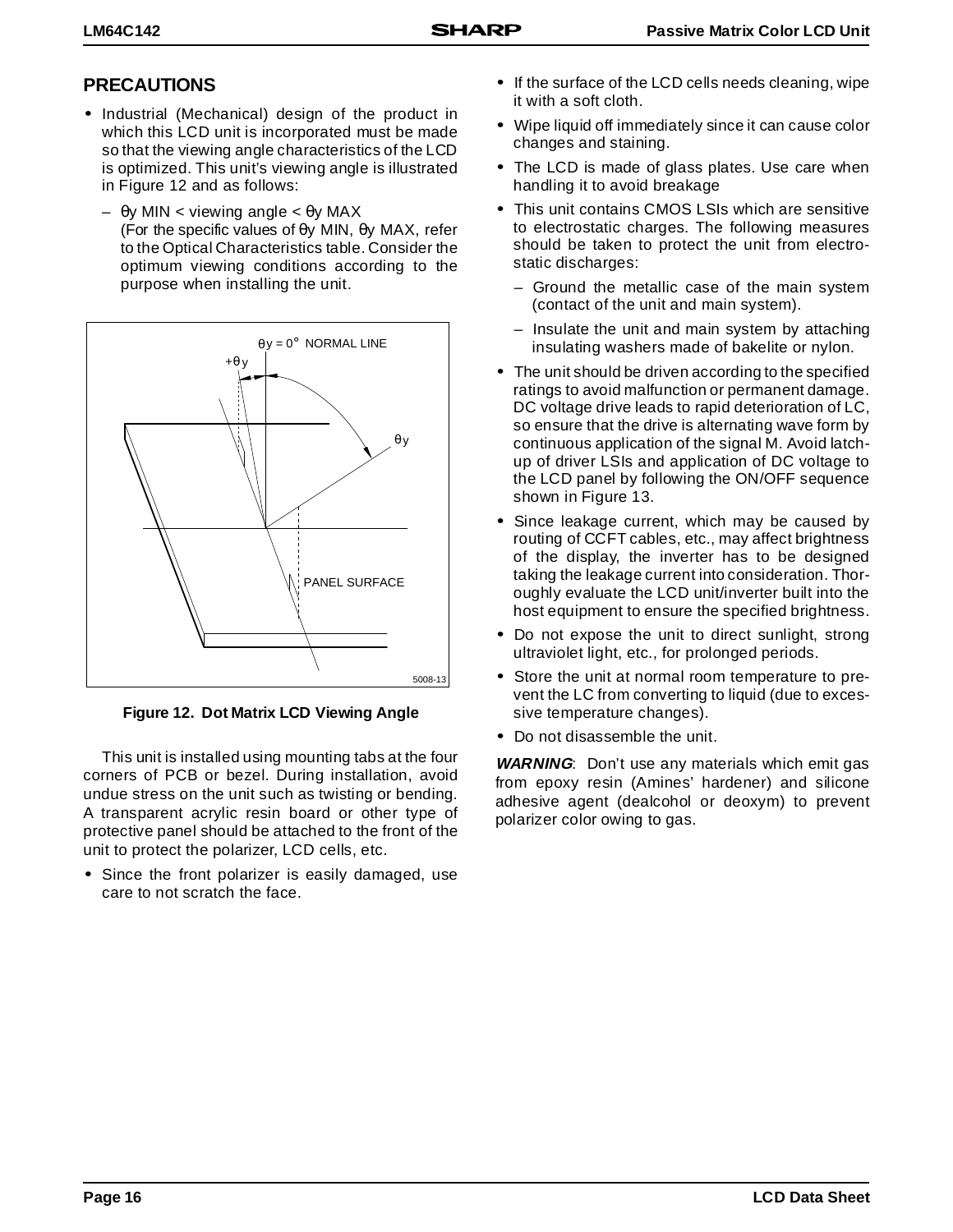



| <b>POWER ON</b>  |                              |
|------------------|------------------------------|
| <b>SYMBOL</b>    | <b>CONDITION</b>             |
| a                | 0 ms (minimum)               |
| b                | 0 ms (minimum)               |
| C                | $LP \times 250$ ms (minimum) |
| d                | 0 ms (minimum)               |
| f                | 0 ms (minimum)               |
| <b>POWER OFF</b> |                              |
| <b>SYMBOL</b>    | <b>CONDITION</b>             |
| h                | 0 ms (minimum)               |
| i                | 0 ms (minimum)               |
|                  | 0 ms (minimum)               |
| k                | 0 ms (minimum)               |
| m                | 0 ms (minimum)               |

#### **APPLICABLE INSPECTION STANDARD**

The LCD unit meets the following inspection standard: S-U-014

#### **DISPLAY QUALITY**

This specification describes display quality in case of no gray scale. Since display quality can be affected by gray scale methods, carefully evaluate display quality for the usability of the LCD unit in case gray scale is displayed on the LCD unit.